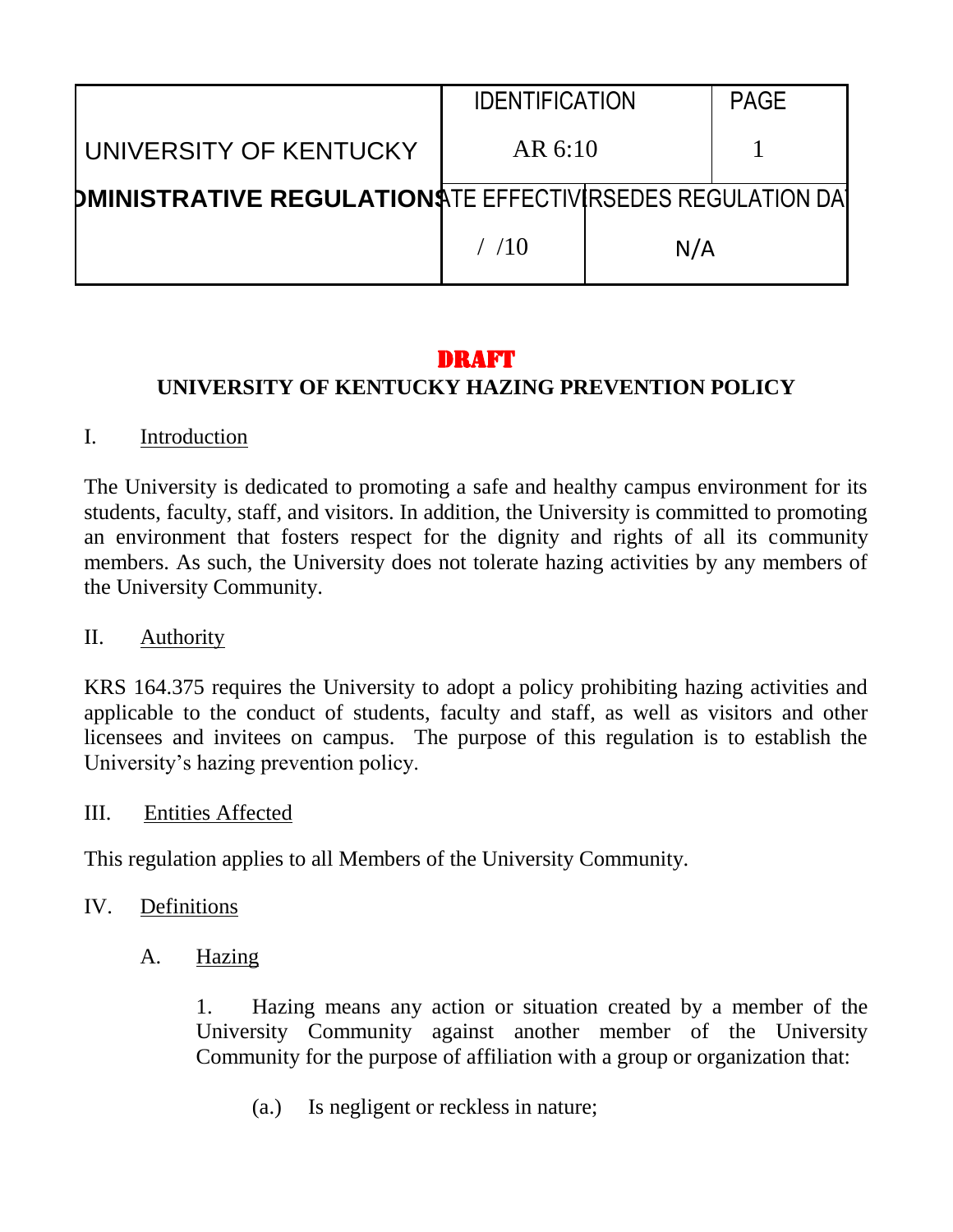(b.) Is humiliating or endangers an individual; or

(c.) Unreasonably interferes with scholastic or employment activities.

2. Hazing may occur regardless of the individual's willingness to participate.

3. This regulation applies to behavior that occurs on University property. It may also apply to off-campus behavior if the activity is sponsored, conducted, authorized, or recognized by the University, a registered University organization, or a group as defined below in Section C.

4. Actions and situations that may constitute hazing include, but are not limited to, the following:

- Forced consumption of food, alcohol, or drugs
- Paddling in any form
- Creation of unnecessary fatigue
- Personal servitude
- Physical and/or psychological shocks
- Forced wearing of apparel which is conspicuous and not normally in good taste
- Degrading or humiliating games and activities
- Sleep or food deprivation
- Unreasonable exposure to the weather
- Kidnapping or abandonment
- Line-ups and berating
- Undue interference with academic pursuits
- Expectation of participation in activities that are illegal, lewd or in violation of University policy

B. "Members of the University Community" means its faculty, staff, students, volunteers, organizations, groups, vendors, patients, customers, alumni, and visitors.

C. "Organization" and "Group" are defined as follows:

1. "Organization" means a number of persons who are associated with each other and has registered with the University as a student organization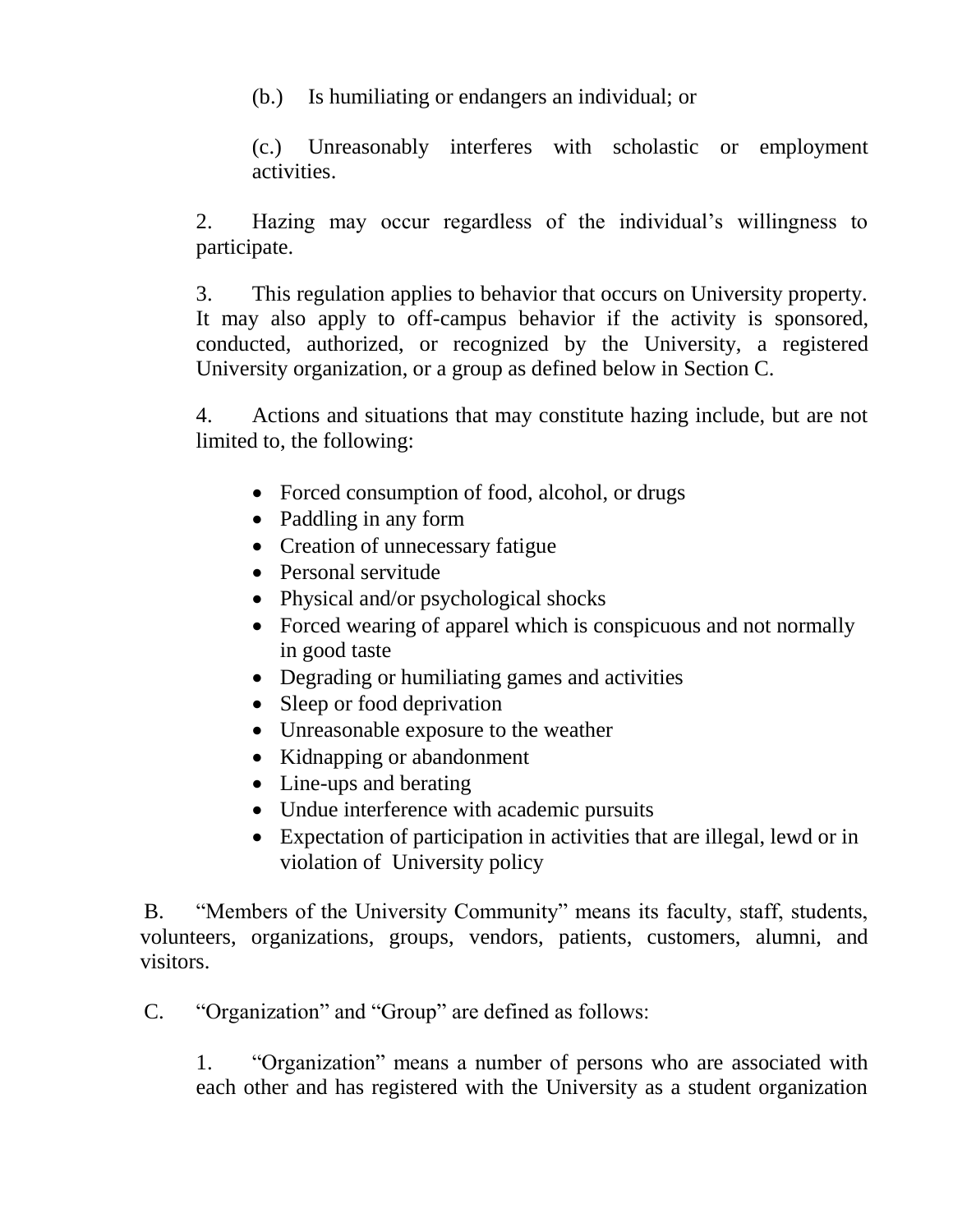under AR 4:1, Rules and Additional Criteria for Registration of Student Organizations.

2. "Group" means a number of persons who are associated with the University and each other, but who have not registered, or are not required to register, as a student organization (e.g. athletic teams, musical or theatrical ensembles, academic or administrative units, clubs).

D. "University Official" means any person (faculty or staff) who is employed by the University, and who performs assigned administrative or professional responsibilities. For the purposes of this policy, the "appropriate" official is defined as follows:

1. Students – Dean of Students or designee;

2. Faculty – Provost or designee; and,

3. Staff – Associate Vice President for Human Resources or designee.

For other Members of the University Community (volunteers, organizations, groups, vendors, patients, customers, alumni, and visitors) the appropriate official is any of the above University Officials or the University Police.

# V. Policy

A. Hazing in any form is prohibited.

B. It is not a defense to a charge of hazing that:

1. The express or implied consent of the individual was obtained;

2. The conduct or activity that resulted in the hazing of an individual was not part of an official organizational or group event or was not otherwise sanctioned or approved by the organization or group; or

3. The conduct or activity that resulted in hazing of the individual was not a condition of membership or affiliation with the organization or group.

C. Any faculty, staff, student, or volunteer Member of the University Community, with knowledge or suspicion of hazing is expected report the activity to appropriate University Officials or the University Police.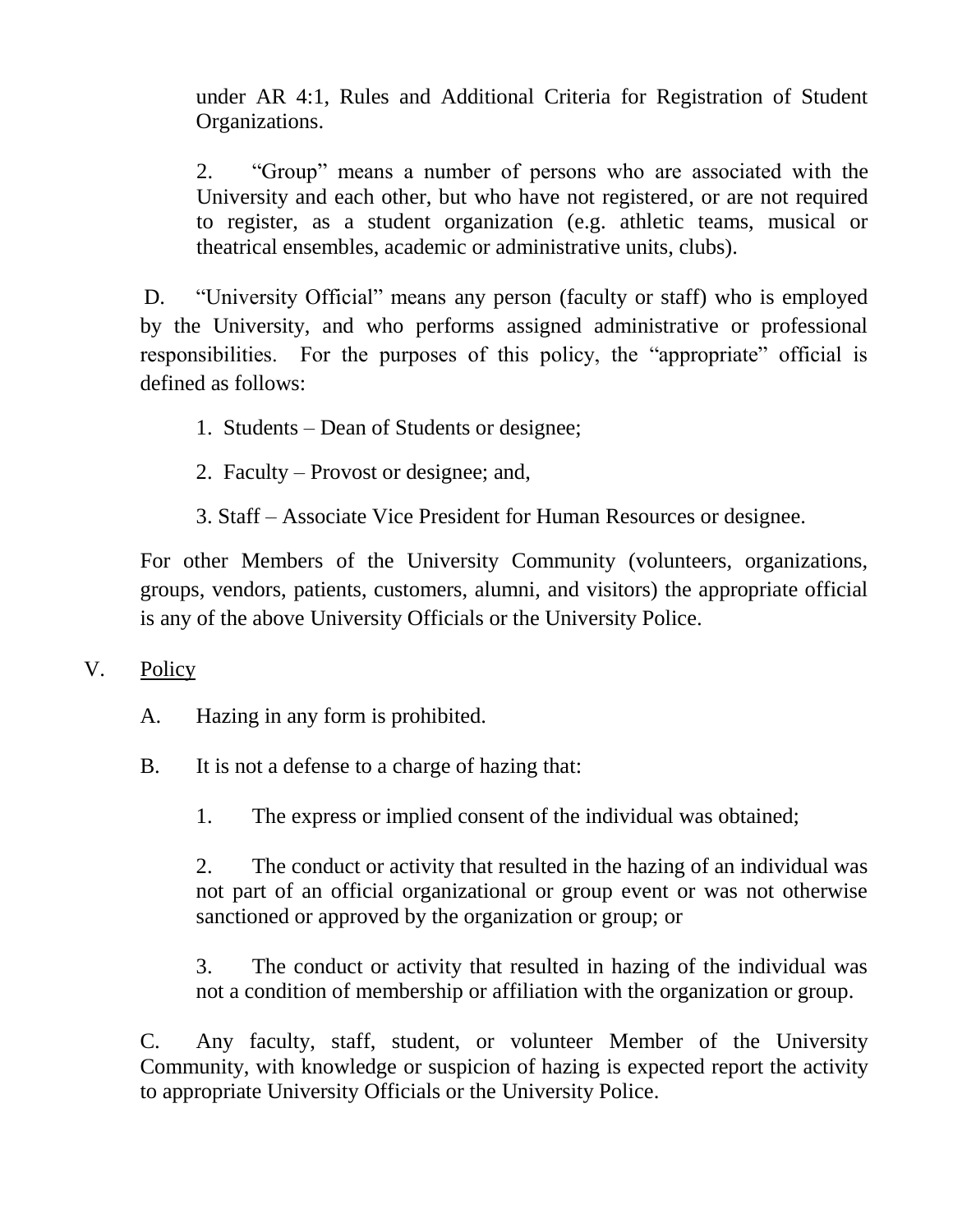Other Members of the University Community with knowledge or suspicion of hazing are strongly encouraged to report the activity to the appropriate University Officials or the University Police.

D. Retaliating in any manner against any individual who reports hazing or who participates in an investigation of a hazing report is prohibited.

E. Making an intentionally false accusation of hazing through the University's procedures is prohibited.

F. All members of the University Community shall cooperate in an investigation of hazing.

G. Responsibility for any violations of this regulation may be attributed to the perpetrators, the organization or group, its members or its officers.

H. Any organization or group may be found responsible for any violations of this regulation upon satisfactory proof that the organization or group did not discourage or did not take reasonable steps to prevent hazing by its members or affiliates.

I. In addition to this policy, NCAA student athletes shall follow the policies and guidelines set forth by the NCAA, SEC, and University Athletics Compliance office.

### VI. Rights of Those Who Report

A. Individuals who are victims of hazing and who truthfully report the activities shall not be individually charged with a violation of this regulation.

B. Individuals who have knowledge of a hazing incident, but who did not participate, and truthfully report the activities shall not be individually charged with a violation of this regulation in relation to that particular incident.

C. An organization or group that seeks assistance in preventing hazing from occurring within the organization or group, even if past behaviors have included hazing, shall not be charged with a past violation of this regulation.

D. Any organization or group that self-reports a hazing behavior to an appropriate University Official or the University Police shall be given the opportunity to change those behaviors without immediate threat of being charged with a violation of this regulation. An organization or group that self-reports shall